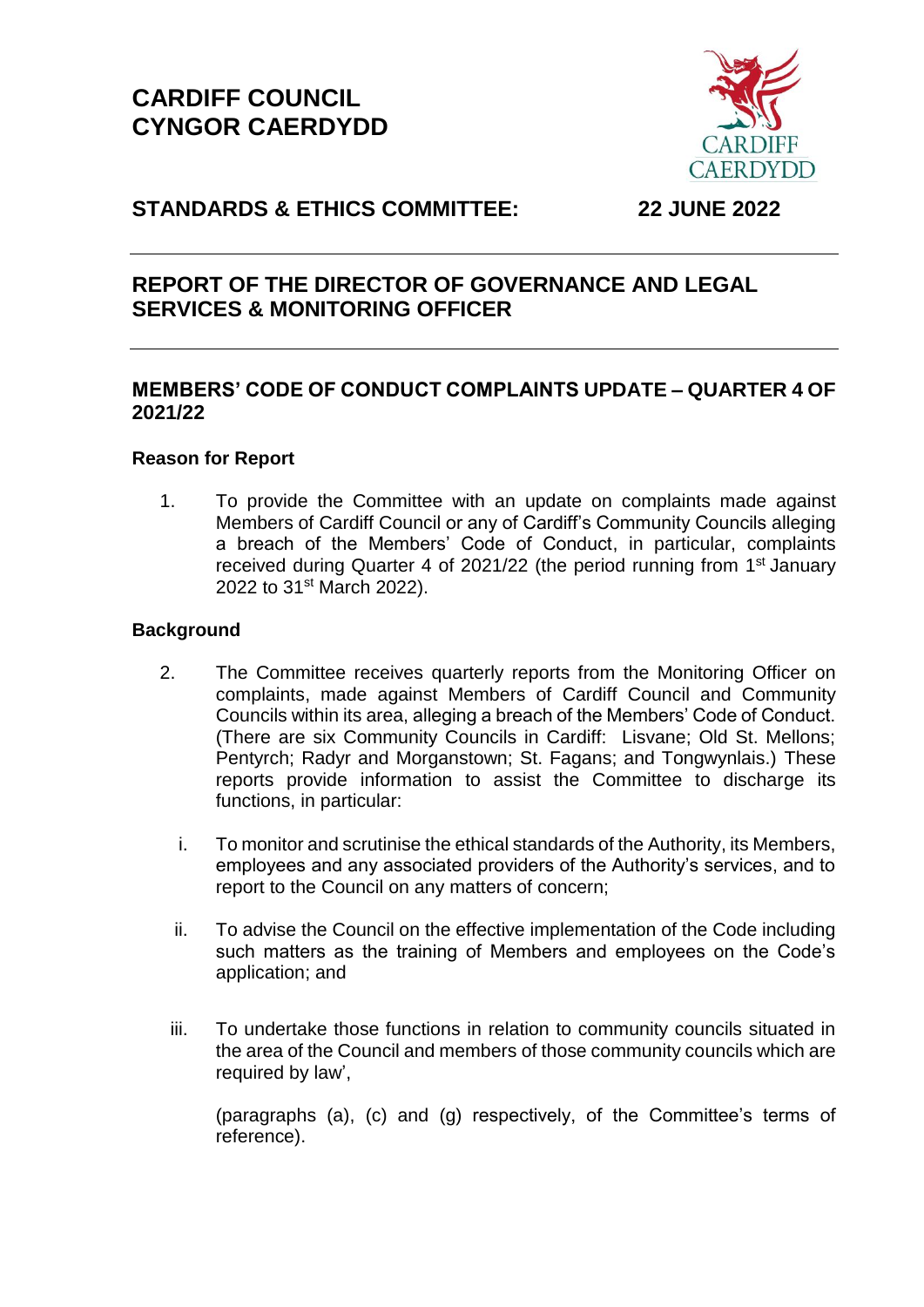- 3. The Committee considers the number of complaints made and any themes or patterns emerging, but does not consider the specific details of each individual case, unless the complaint is formally referred to the Committee for a decision.
- 4. Complaints received during Quarter 3 of 2021/22 were reported to the Committee meeting on 9<sup>th</sup> February 2022.

#### **Issues**

#### Complaints received during Quarter 4 of 2021/22

- 5. During Quarter 4 of 2021/22, covering the period running from 1<sup>st</sup> January 2022 to 31<sup>st</sup> March 2022, a total of 4 complaints alleging a breach of the Members' Code of Conduct were reported to the Monitoring Officer.
- 6. The table below shows the figures for this period alongside comparative figures for the previous four quarters.

|             | Q4      | Q <sub>1</sub> | Q2             | Q <sub>3</sub> | Q4         |
|-------------|---------|----------------|----------------|----------------|------------|
|             | $Jan -$ | $Apr -$        | $Jul -$        | $Oct -$        | $Jan -$    |
|             | Mar     | Jun            | Sept           | Dec            | <b>Mar</b> |
|             | 2021    | 2021           | 2021           | 2021           | 2022       |
| Member on   |         |                | 6              |                |            |
| Member      |         |                |                |                |            |
| Public on   |         | 4              | $\overline{2}$ |                |            |
| Member      |         |                |                |                |            |
| Officer on  |         |                |                | 0              | ŋ          |
| Member      |         |                |                |                |            |
| Community   |         |                |                | 3              |            |
| Councillors |         |                |                |                |            |
| Total       | 2       | 5              | 8              |                | 3          |

- 7. Brief details of the three complaints submitted during Quarter 4 of 2021/22 are as follows:
	- (i) A Member complained about comments made by another Member during a debate at a full Council meeting. The complaint was resolved informally by local resolution with the Member deciding not to pursue a complaint.
	- (ii) A Community Councillor complained about the behaviour of another Community Councillor. The complaint was submitted to the Ombudsman, who noted that certain allegations would be tested during a related ongoing investigation and decided there was insufficient evidence of a breach of the Code to warrant any further investigation.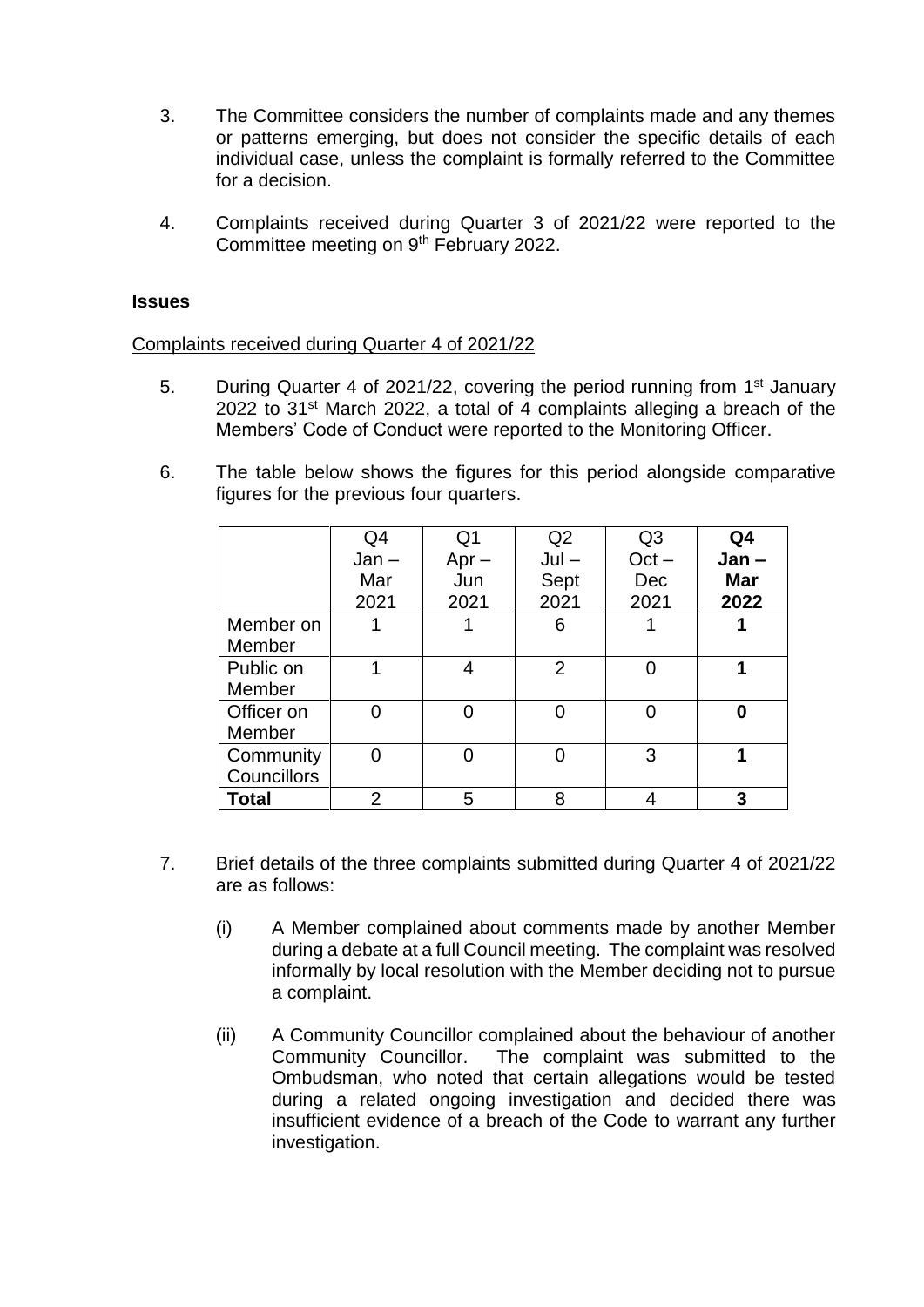- (iii) A member of the public complained about the alleged failure by a Member to respond to correspondence and comments made at a meeting. The complaint was submitted to the Ombudsman who decided that there was insufficient evidence of a breach of the Code of Conduct to warrant an investigation.
- 8. The Committee will note that this reporting period includes the run up to the local government elections, and that the number of complaints received remained relatively low. All three complaints have been resolved with no finding of a breach of the Code.

## Update on Complaints reported previously

## Quarter 4 of 2020/21

9. At the Committee meeting in July 2021, the Code of Conduct Complaints report included information about a complaint made during Quarter 4 of 2020/21, which was submitted by a Member on behalf of all members of their political group, alleging that another Member had delivered election leaflets in breach of Covid restrictions in effect at that time. The complaints were referred to the Ombudsman and legal proceedings were also instigated in relation to this matter. Following a hearing held at Cardiff Magistrates Court on 21st October 2021, the case was dismissed due to errors in the prosecution case. The Committee received an update on this complaint at its last meeting in February, when it was noted that the Ombudsman had decided to investigate the complaint. The Ombudsman subsequently decided to discontinue the investigation, because he did not consider there to be a public interest in continuing the investigation.

## Quarter 2 of 2021/22

- 10. The complaints submitted during Quarter 2 of 2021/22 included a number of complaints which were subject to ongoing discussions under the local resolution protocol. It was not appropriate to progress these during the preelection period. An update on those complaints is provided below:
	- i. Two Members complained about allegedly inaccurate information contained in a political group leaflet. These complaints were raised with the leader of the group concerned, who was asked whether the inaccuracies were accepted and if so, whether they would be corrected and an apology offered on behalf of the group. Agreement on a resolution has not been reached and so consideration needs to be given to a referral to the Standards Committee Hearings Sub-Committee.
	- ii. A Member complained about comments made about them by another Member during a meeting with other Members and Council officers. The complainant considered the comments to be an unacceptable racist slur on the complainant. In response, the Member said that the offending comment was made following allegations made by the complainant against them, which attacked their personal integrity.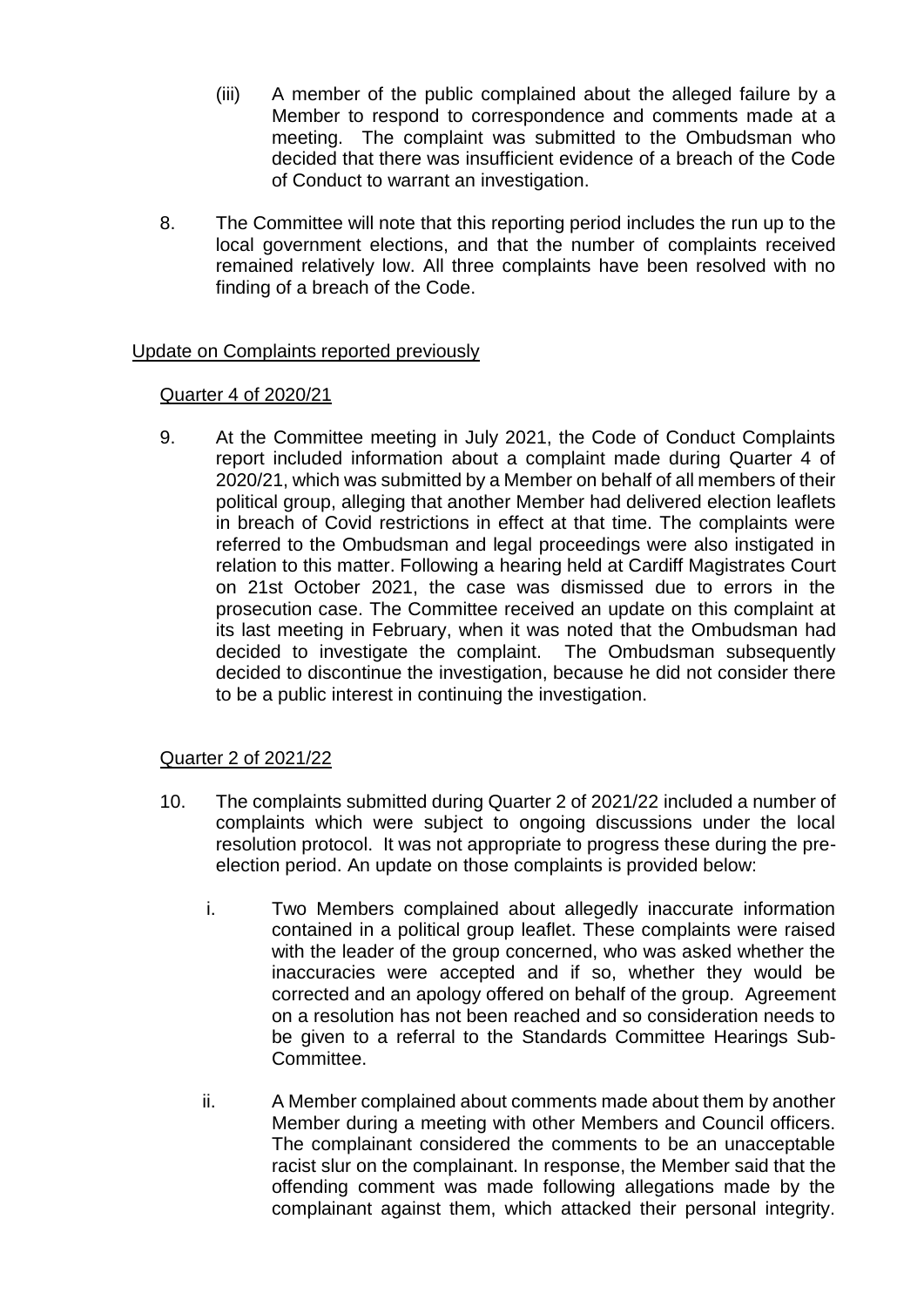The Member also made a counter-complaint against the complainant, alleging that the complainant had made discriminatory comments about them during the same meeting. In response to the Monitoring Officer's attempts to informally resolve this matter, the first Member complained of offered an apology to the complainant for any upset caused by their comments. The second member has been asked to apologise but to date has not done so. Consideration needs to be given to a referral to the Standards Committee Hearings Sub Committee.

- iii. The counter-complaint referred to in paragraph (ii) above, which has been recorded as a separate complaint.
- iv. A Member complained about misleading information, misrepresenting what the complainant had said at a meeting with Members and Officers, being published on social media. To date it has not been possible to resolve this complaint by informal resolution. Consideration needs to be given to a referral to the Standards Committee Hearings Sub Committee.
- v. A Member complained that another Member had posted untrue and misleading information about the complainant on social media. It has not been possible to resolve this under the local resolution procedure. Consideration needs to be given to a referral to the Standards Committee Hearing Sub Committee.
- 11. Members may wish to note that three of the complaints above (referred to in paragraph 10 (ii), (iii), and (iv)) all relate to the same meeting attended by Members and Officers, and involve the same two Members.

## Quarter 3 of 2021/22

12. One of the complaints reported to the last Committee meeting related to a complaint by a Community Councillor about material posted on social media by another Community Councillor and conduct associated with this. The complaint was submitted to the Ombudsman, who has confirmed that the complaint would be investigated. The Ombudsman's decision on this complaint is still awaited.

## Key points highlighted in Decisions of the Ombudsman

-

- 13. The Committee may wish to note that, in recent decisions, the Ombudsman has confirmed his view that:
	- (a) A member's competence and performance are matters for the local electorate to determine through the democratic process.
	- (b) Members have enhanced protection, under Article 10 of the Human Rights Act 1998, for comments which may reasonably be regarded as political expression; and comments which a Member may find upsetting and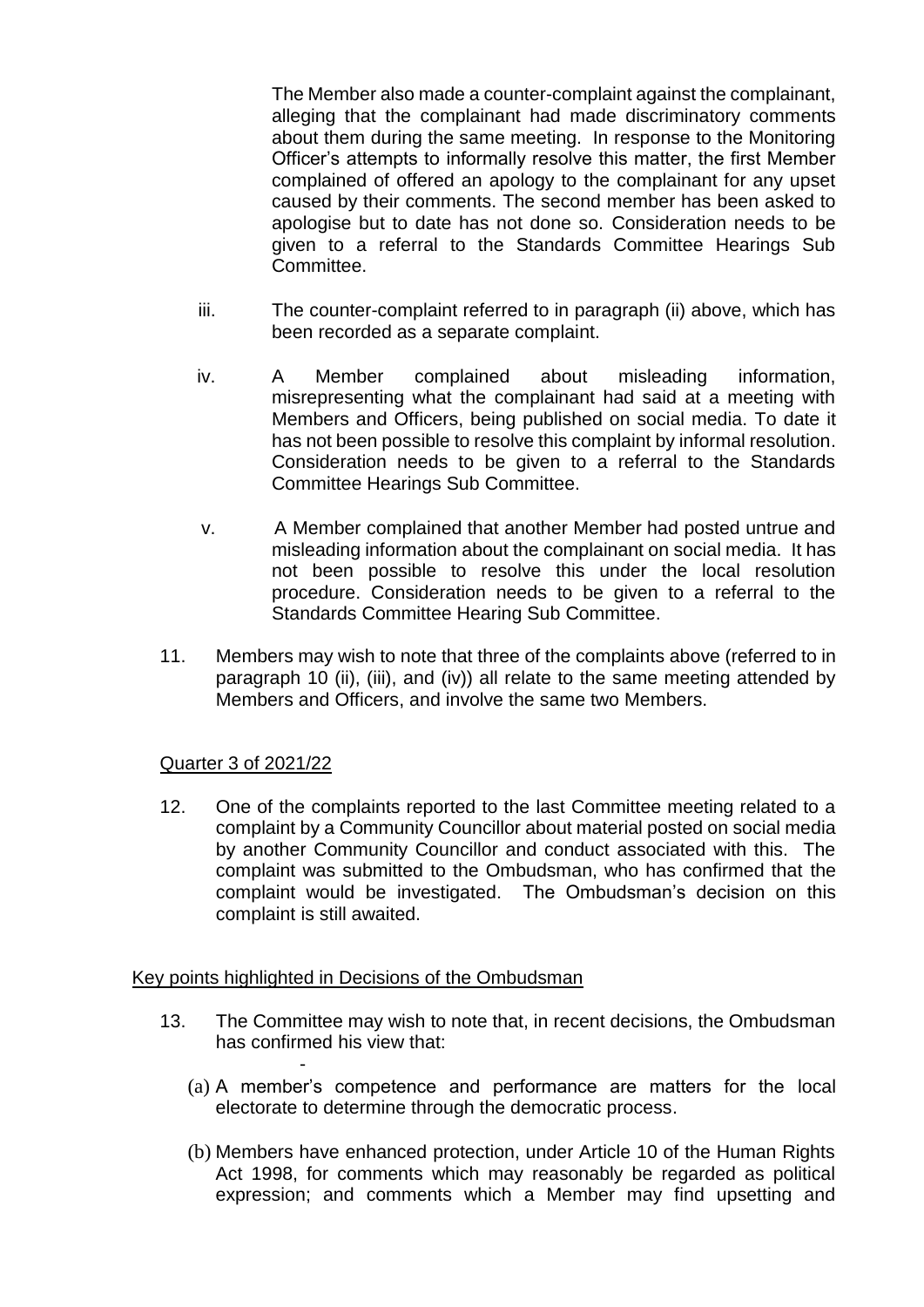intimidating or offensive, may not amount to a breach of the Code of Conduct if they may be regarded as forming part of a wider political debate.

- (c) The Ombudsman generally regards talking and/or shouting over other members during a meeting as a matter for the Chair of that meeting to address, by applying the rules of debate and procedure (standing orders) as appropriate to prevent disorderly conduct at Council meetings.
- (d) Whilst the Ombudsman would not condone a failure to acknowledge or reply to correspondence, and a failure to do so might potentially be considered a breach of the Code, a single example of overlooked correspondence would not, in itself, be likely to be considered sufficiently serious to warrant an investigation.
- (e) Councillors are entitled to attend meetings, to decide for themselves what initiatives they want to support, and to pursue and express their views on such matters, so long as they follow appropriate channels to do so.
- (f) The Ombudsman will not investigate a complaint unless there is reasonably strong evidence to suggest that the member concerned has breached the Code.
- 14. The Committee may wish to consider including the points above in the next Members' Briefing to assist Members' understanding of conduct issues.

#### Code of Conduct Training

15. The Committee is invited to note that the Monitoring Officer has delivered a number of training sessions on the Code of Conduct, both in person and remotely, as part of the Member Induction Programme 2022. To date, 3 sessions have been delivered, attended by 47 out of the 79 Cardiff Councillors (just under 60%). A further session is scheduled to be held on  $24<sup>th</sup>$  June, and further 'mop up' sessions will be made available, on an individual basis if necessary, to seek to ensure that all Members complete this mandatory training.

## **Legal Implications**

16. There are no legal implications arising from the recommendations of this report.

#### **Financial Implications**

17. There are no direct financial implications arising from this report.

## **Recommendation**

The Committee is recommended to note the contents of the report.